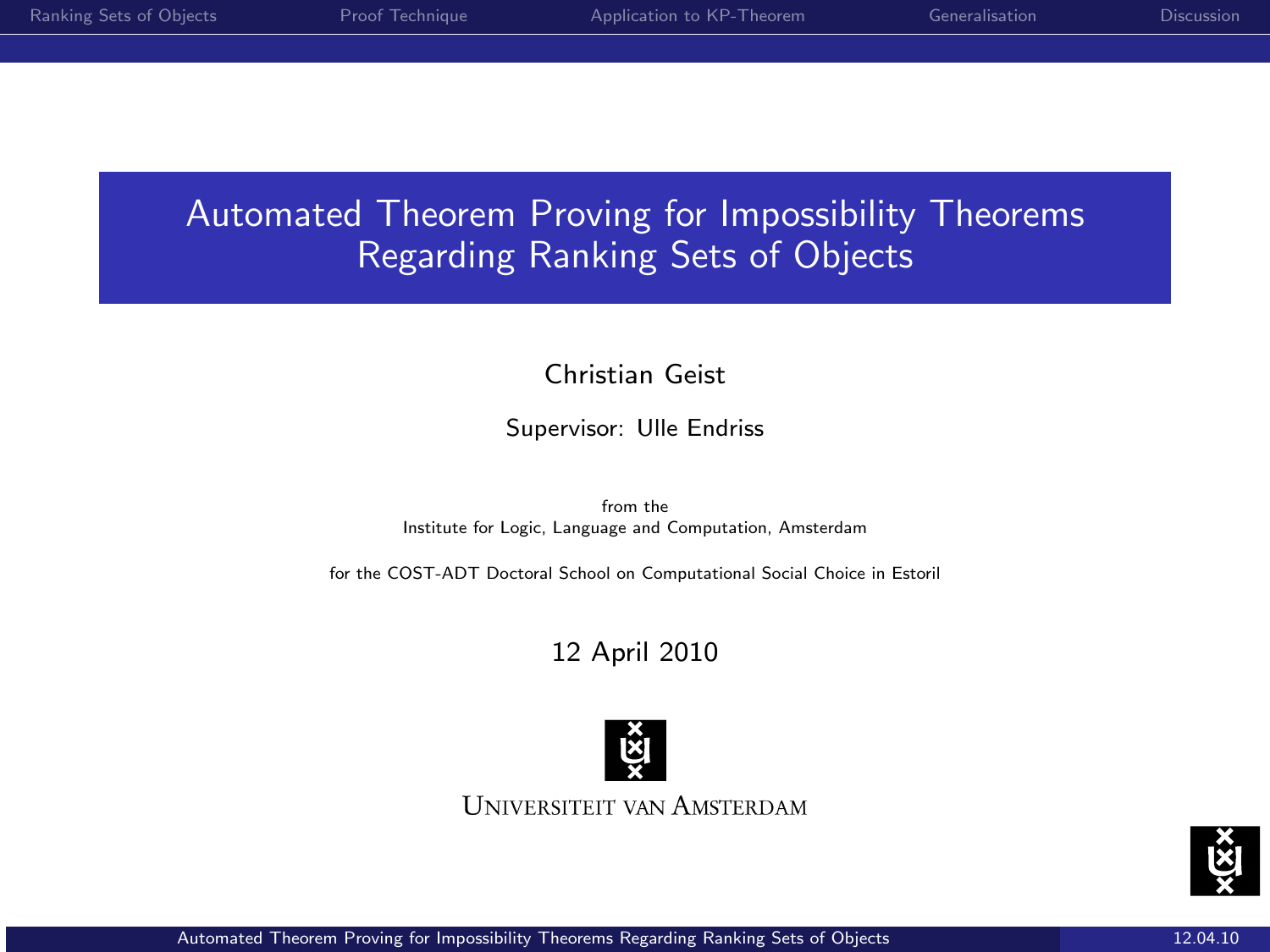| Ranking Sets of Objects | Proof Technique | Application to KP-Theorem | Generalisation | <b>Discussion</b> |
|-------------------------|-----------------|---------------------------|----------------|-------------------|
|                         |                 |                           |                |                   |
| Two Goals               |                 |                           |                |                   |

- $\blacksquare$  Formalize and automatically verify / prove the Kannai-Peleg Theorem V
- **2** Generalize and extend the developed framework for an automated and exhaustive theorem search for Ranking Sets of Objects  $(\nabla)$

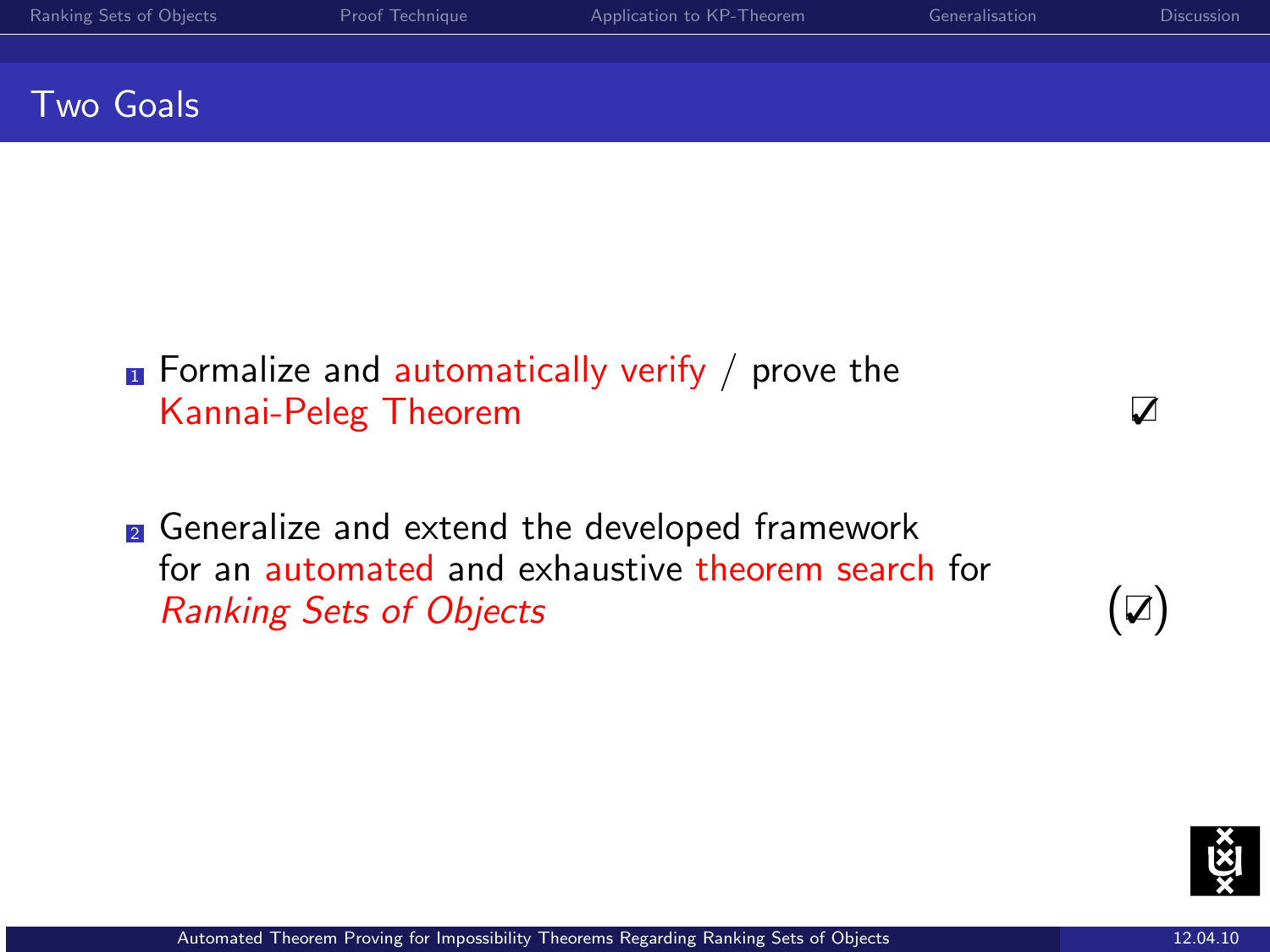| Ranking Sets of Objects | Proof Technique | Application to KP-Theorem | Generalisation | <b>Discussion</b> |
|-------------------------|-----------------|---------------------------|----------------|-------------------|
|                         |                 |                           |                |                   |
| <b>Outline</b>          |                 |                           |                |                   |

- **n** Ranking Sets of Objects
- **2** The Proof Technique
- **3** Application to the Kannai-Peleg Theorem
- **E** Generalization for an Automated Theorem Search
- **5** Questions and Discussion



P. Tang and F. Lin.

Computer-aided proofs of arrow's and other impossibility theorems. Artificial Intelligence, 173(11):1041–1053, 2009.

- 
- **No. 7.** Kannai and B. Peleg.

A note on the extension of an order on a set to the power set. Journal of Economic Theory, 32(1):172–175, 1984.

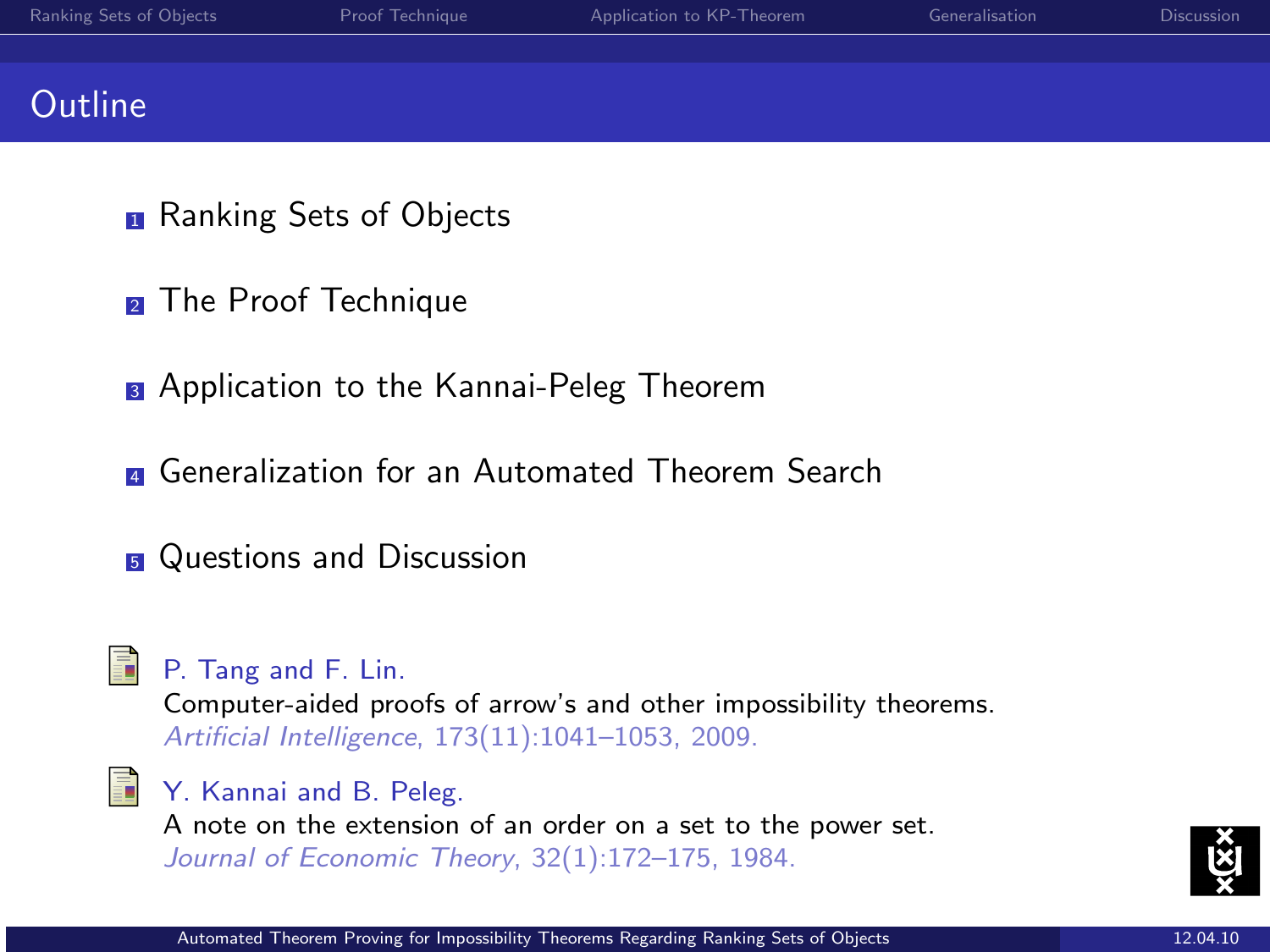### Setting and Notation for Ranking Sets of Objects

Question / concern: Given a an ordering of objects, is there a "compatible" ranking of all non-empty sets of objects?

#### Notation

- A finite set of *objects* (or *elements*) X (with cardinality  $|X| = n$ )
- A linear order  $\geq$  on  $X$ 
	- reflexive, complete, transitive, antisymmetric
	- e.g.,  $x_1 \geq x_2 \geq x_3 \geq \ldots \geq x_n$
- The set X of all non-empty subsets of X (i.e.,  $\mathcal{X} := 2^X \setminus \{\emptyset\}\$
- A weak order  $\succ$  on X
	- reflexive, complete, transitive
	- **E.g.**,  $A \succ B \sim C \succ D$ ...

#### Example (A first easy "compatibility" requirement)

A weak order  $\succeq$  on X satisfies the *principle of extension* if the following axiom holds:

$$
(\text{EXT}) \quad x \ge y \Rightarrow \{x\} \succ \{y\} \text{ for all } x, y \in X.
$$

<span id="page-3-0"></span>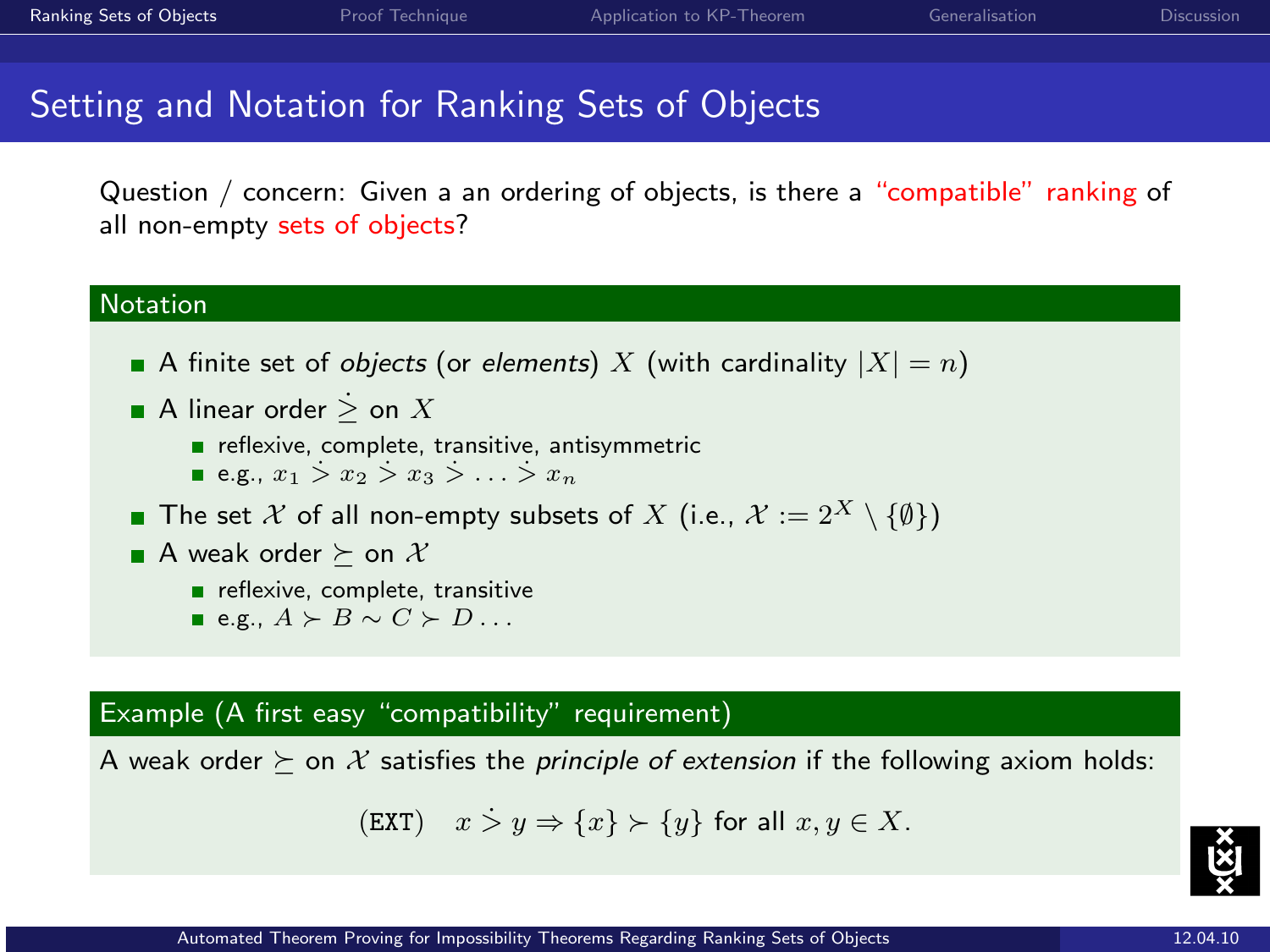# Some (Reasonable) Principles for a "Compatible" Weak Ordering

Definition (The Gärdenfors Principle (also called dominance))

| (GF1) | $((\forall a \in A)x > a) \Rightarrow A \cup \{x\} \succ A$ for all $x \in X$ and $A \in \mathcal{X}$ ,   |  |
|-------|-----------------------------------------------------------------------------------------------------------|--|
| (GF2) | $((\forall a \in A)x \le a) \Rightarrow A \cup \{x\} \prec A$ for all $x \in X$ and $A \in \mathcal{X}$ . |  |

Adding an element that is strictly better/worse  $(>)$  than all the elements in a given set to that set produces a strictly better/worse set,

Definition (The principle of independence)

(IND)  $A \succ B \Rightarrow A \cup \{x\} \succ B \cup \{x\}$  for all  $A, B \in \mathcal{X}$  and  $x \in X \setminus (A \cup B)$ .

If a set is strictly better than another one, then adding the same alternative to two sets does not reverse this strict order.

Theorem (Kannai, Peleg, 1984)

Let X be a linearly ordered set with  $|X| \ge 6$ . Then there exists no weak order  $\succ$  on X satisfying the Gärdenfors Principle (GF) and independence (IND).

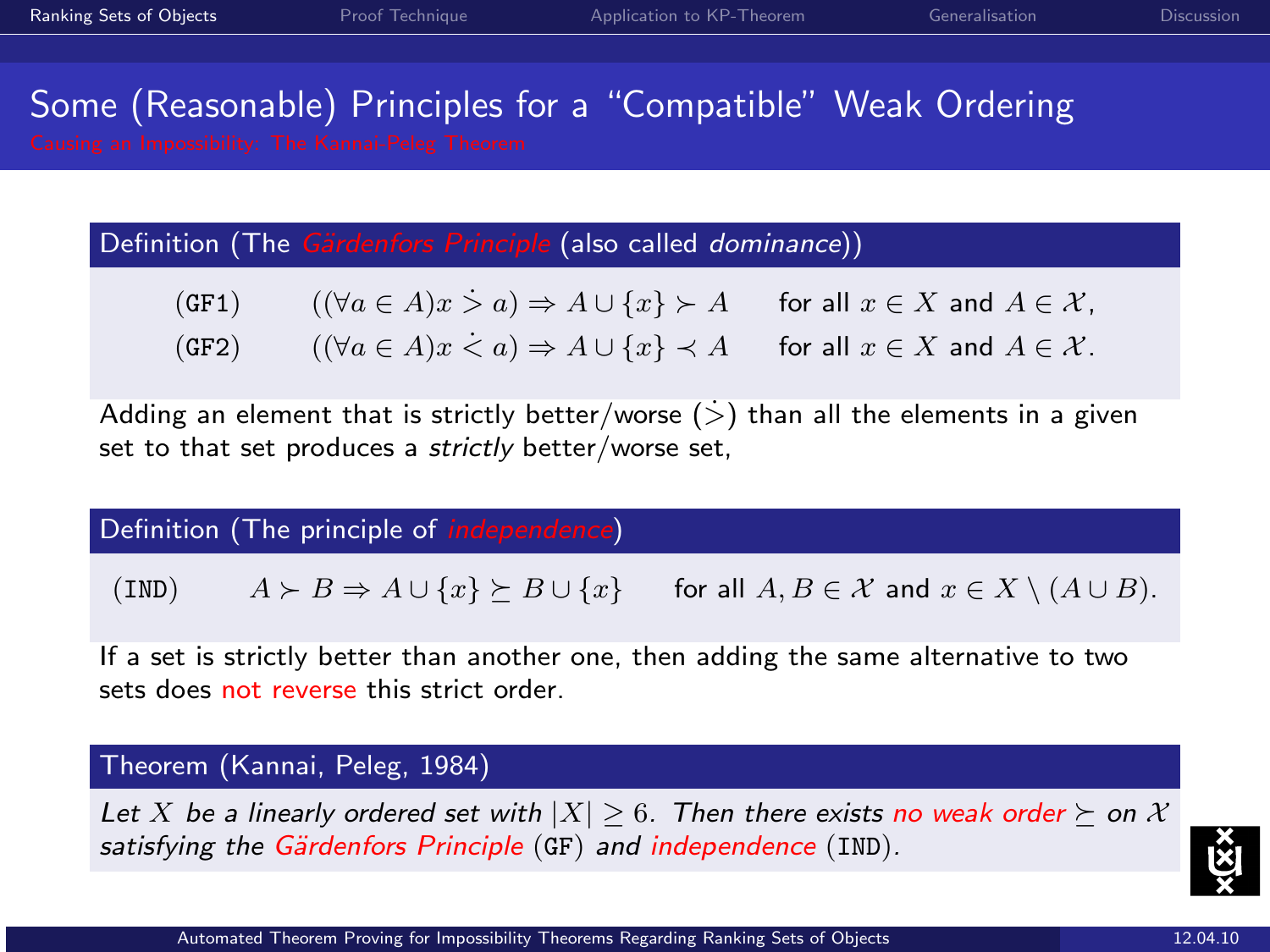### Lin and Tang Use Induction to Prove Impossibility Theorems

Main idea?

- **1** Reduce to small base case using an inductive proof (manually)
- **2** Verify base case on a computer (SAT solver)

Successful?

- Four famous impossibility results (Arrow, Muller-Satterthwaite, Gibbard-Satterthwaite, Sen) verified by Lin and Tang
- Extension to Ranking of Sets of Objects and, specifically, the Kannai-Peleg Theorem

<span id="page-5-0"></span>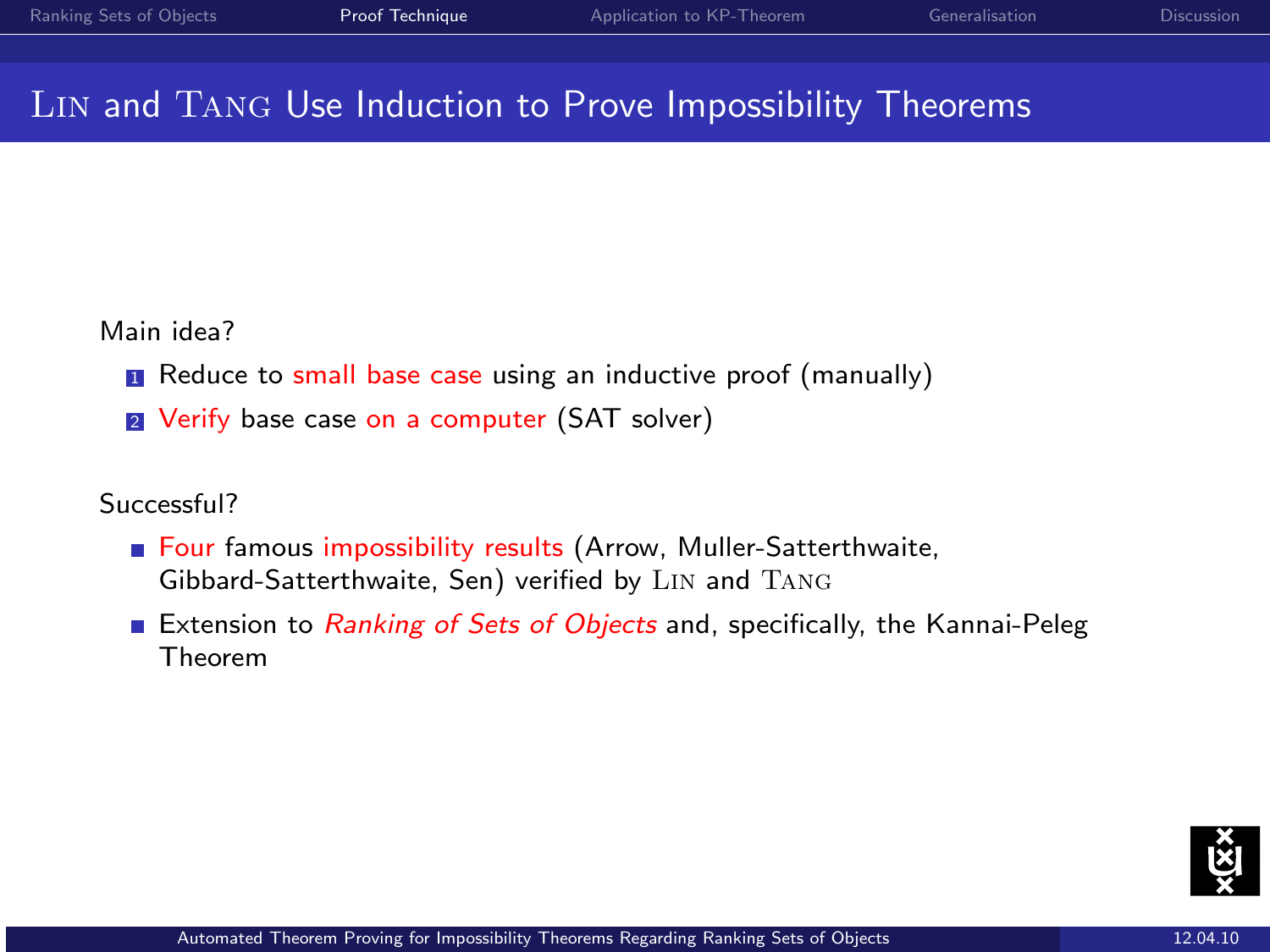### Inductive Approach also Successful for Kannai-Peleg Theorem

#### Lemma

If X is a linearly ordered set with  $n + 1$  elements  $(n \in \mathbb{N})$  and there is a corresponding weak order  $\succ$  on X that satisfies the Gärdenfors Principle (GF) and independence (IND), then we can find another linearly ordered set Y with n elements only, as well as a corresponding weak order on  $\mathcal{Y} := 2^Y \setminus \{\emptyset\}$  satisfying the same axioms (GF) and (IND).

Reading this contrapositively yields:

#### **Corollary**

If, for any linearly ordered set  $Y$  with  $n$  elements, there exists no weak order on  $\mathcal{Y} = 2^Y \setminus \{\emptyset\}$  satisfying the Gärdenfors Principle (GF) and independence (IND), then also for any linearly ordered set X with  $|X| = n + 1$  there is no weak order on  $\mathcal{X} = 2^X \setminus \{\emptyset\}$  that satisfies these axioms.

 $\implies$  Reduces the theorem to the base case with  $n = 6$  elements, which is then checked on a computer.

- Straightforward check of all possible orderings would do
- <span id="page-6-0"></span>But there are approximately  $1.5254 \cdot 10^{97}$  such orderings
- $\implies$  Need some clever way of checking the base case
- $\implies$  LIN's and TANG's idea: propositional logic & SAT solver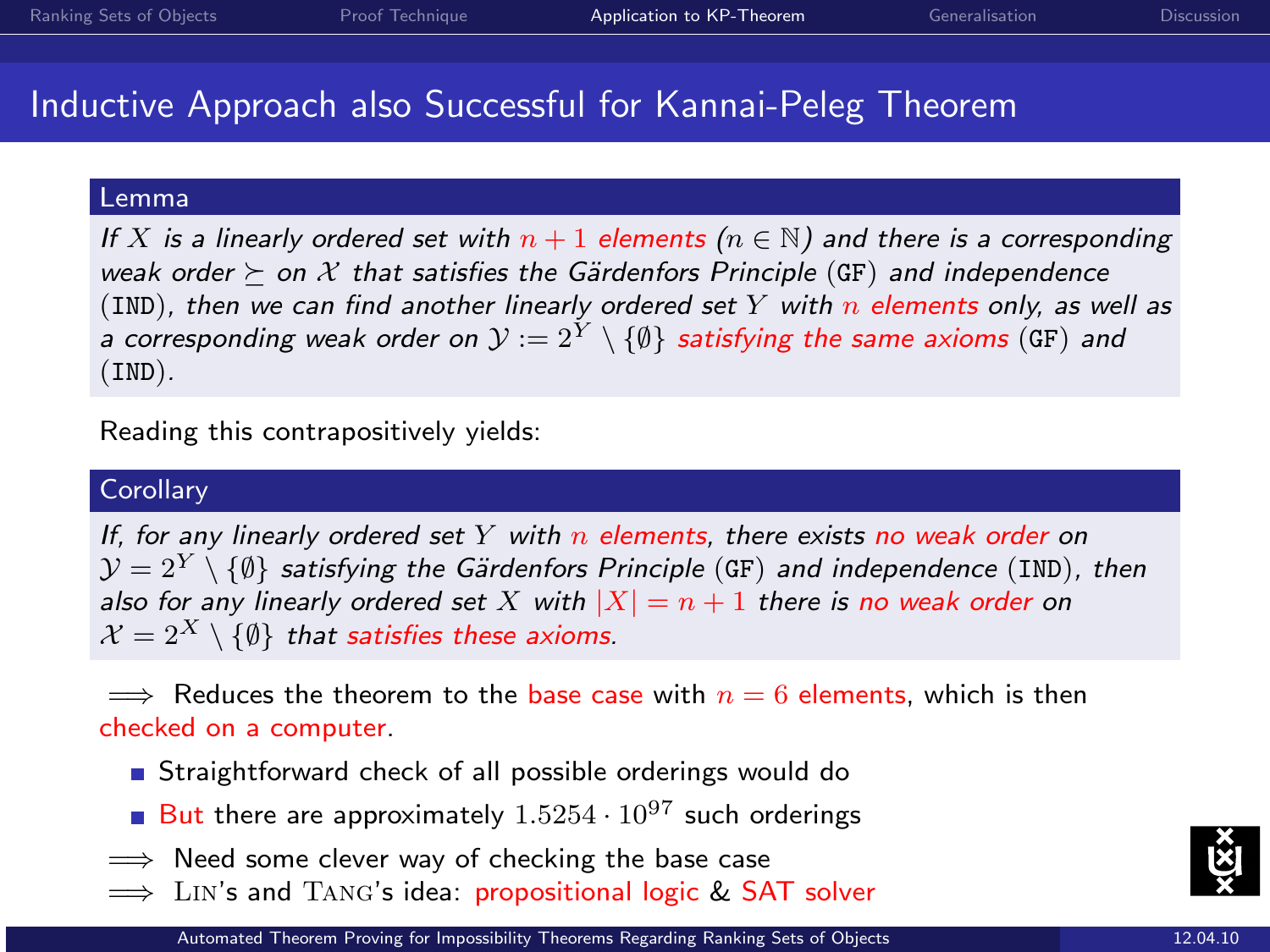## SAT Solver zChaff Used in Our Implementation

- A SAT (≅ satisfiability) solver is a program, which can check whether a formula  $\varphi$  in propositional logic has a satisfying assignment
- $\blacksquare$  We used zChaff<sup>1</sup> which does this job for formulas in conjunctive normal form (CNF)
	- $\blacksquare$  A propositional formula is in CNF if it is a conjunction of clauses, where a clause is a disjunction of literals (variables or their negations)
	- **■** For instance  $(p_1 \vee \neg p_2 \vee p_3) \wedge (\neg p_1 \vee p_3) \wedge (\neg p_2 \vee p_3 \vee \neg p_4)$  is in CNF
- **NP-complete problem, hence no nice upper bound on running time; but evolved** and widely used heuristic algorithm



<sup>1</sup>SAT Research Group, Princeton University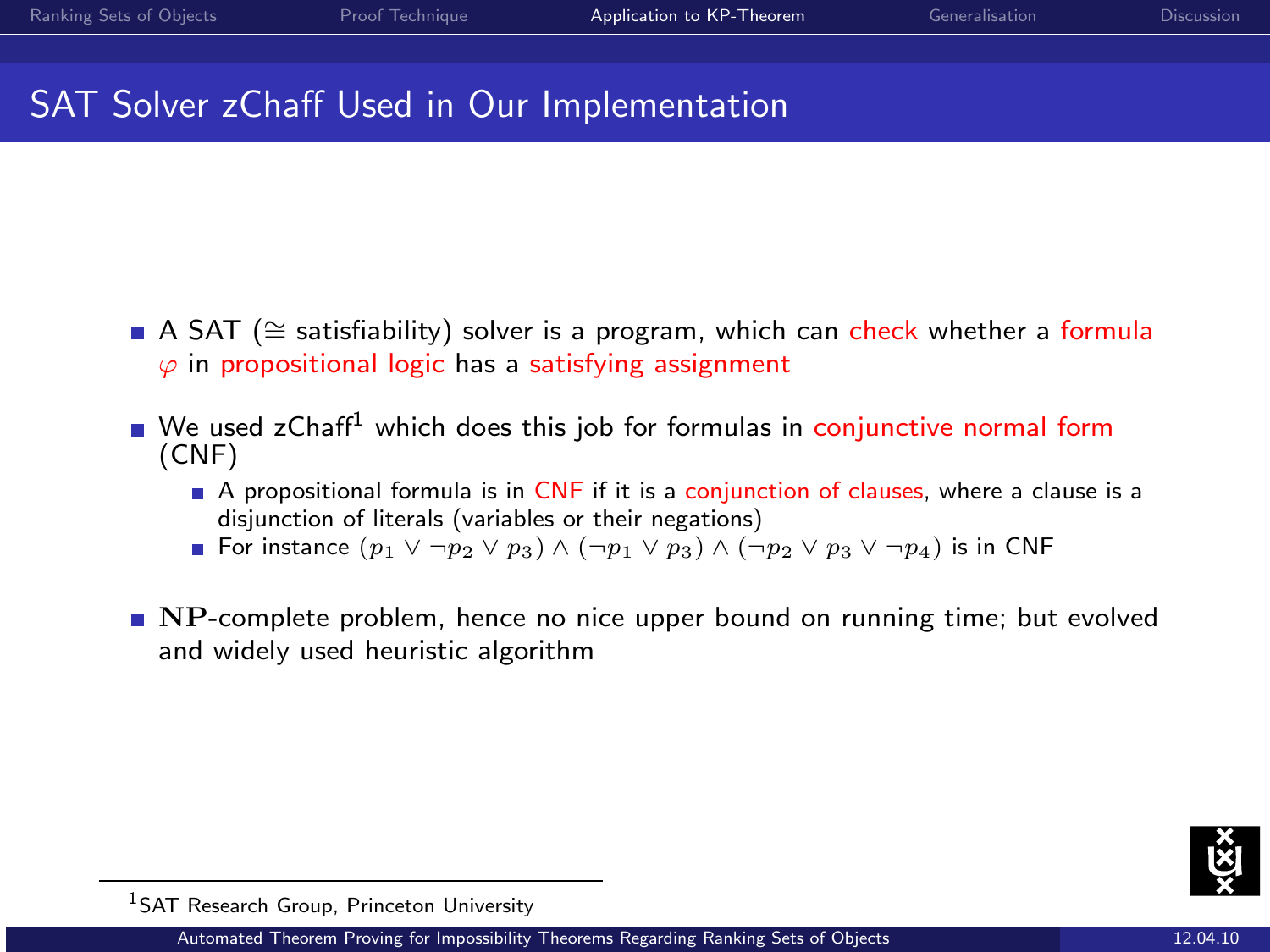### Formalization of the Base Case (1/2)

### Three steps

- **n** Identify underlying axioms
- **2** Formulate them in propositional logic (and transform the formulas to CNF)
- **B** Let SAT solver do the work

#### Lemma (base case)

Let X be a linearly ordered set with  $|X| = 6$ . Then there exists no weak order  $\succeq$  on X satisfying the Gärdenfors Principle  $(GF)$  and independence  $(IND)$ .

 $\implies$  Axioms: (GF1), (GF2), (IND), (LIN), (WEAK)

Problem: Axioms intuitively formulated in second-order logic ( $\forall A \in \mathcal{X} \dots$ ) Solution: Make use of finiteness of instances

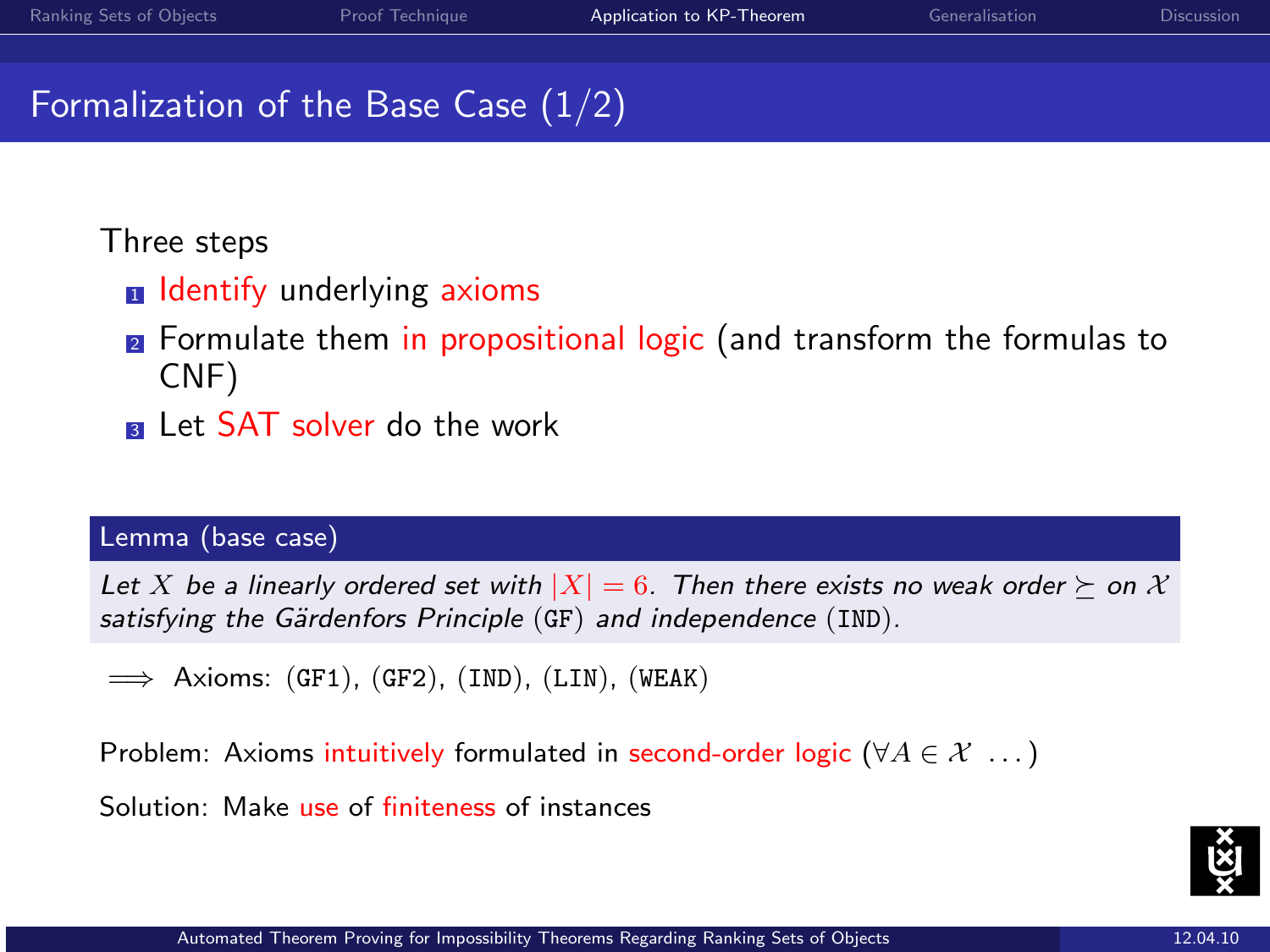## Formalization of the Base Case (2/2)

#### Lemma (base case)

Let X be a linearly ordered set with  $|X| = 6$ . Then there exists no weak order  $\succ$  on X satisfying the Gärdenfors Principle (GF) and independence (IND).

- **Propositional variables**  $l_{x,y}$  for all pairs  $(x, y) \in X^2$  with intended meaning "x is ranked at least as high as y by the linear order  $\geq$ " (or short:  $x \geq y$ )
- **Propositional variables**  $w_A$ **, and for all pairs**  $(A, B) \in \mathcal{X}^2$  with intended meaning "A is ranked at least as high as B by the weak order  $\succ$ " (or short:  $A \succ B$ )

Axiom of independence as example for conversion:

$$
\begin{array}{rcl}\n(\text{IND}) & (\forall A, B \in \mathcal{X}) (\forall x \in X \setminus (A \cup B)) & [A \succ B \to A \cup \{x\} \succeq B \cup \{x\}] \\
& \equiv & \Lambda_{A, B \in \mathcal{X}} \Lambda_{x \notin (A \cup B)} & [(w_{A, B} \land \neg w_{B, A}) \to w_{A \cup \{x\}, B \cup \{x\}}] \\
& \equiv & \Lambda_{A, B \in \mathcal{X}} \Lambda_{x \in X} & [\neg w_{A, B} \lor w_{B, A} \lor w_{A \cup \{x\}, B \cup \{x\}}]\n\end{array}
$$

Computer-aided instantiation of all axioms yields single, long formula (total: 4,005 variables, 252,681 clauses)

- But SAT solver returns result in about 5 seconds!
- **Finishes the proof of the Kannai-Peleg Theorem**

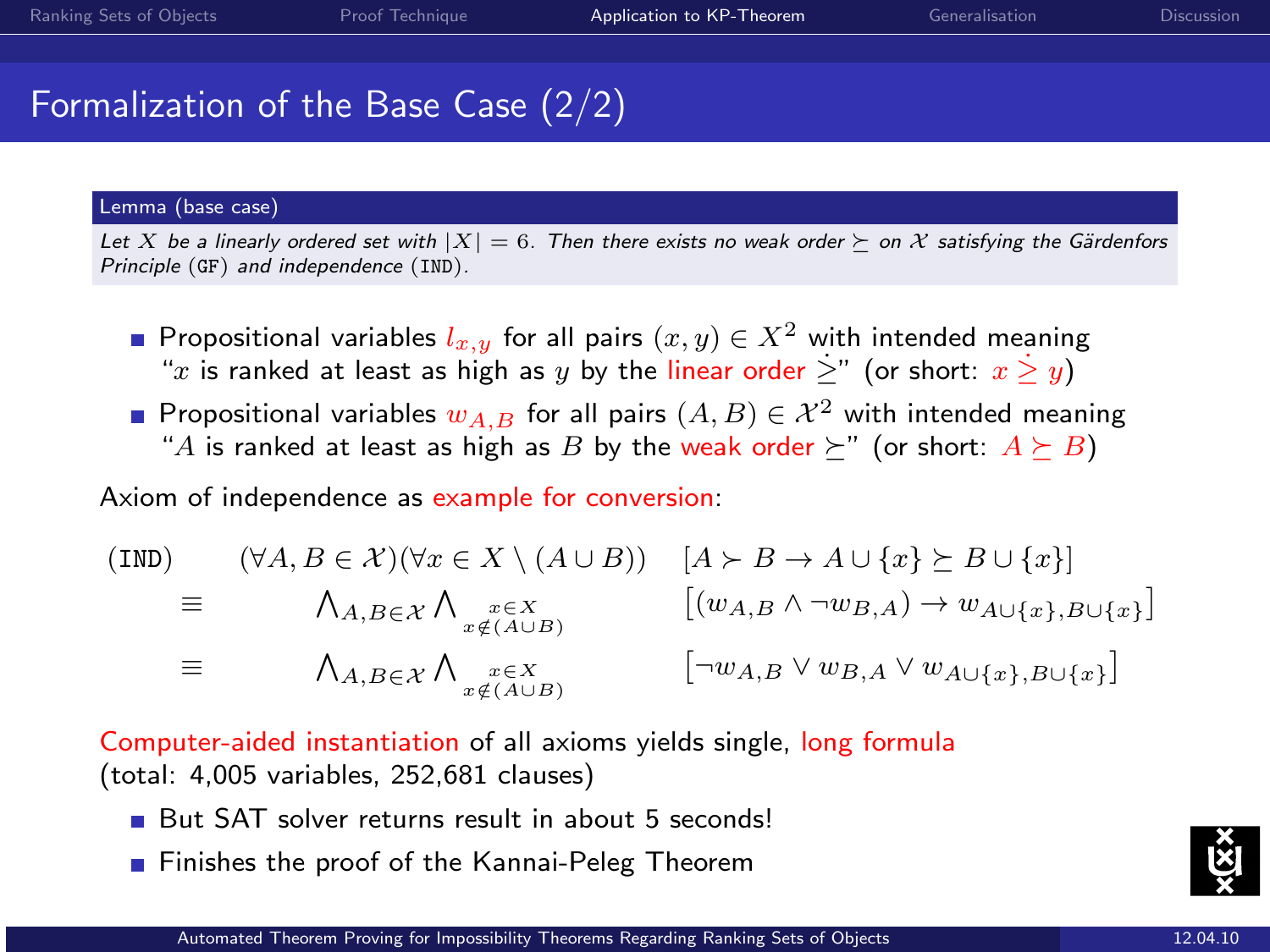### Automated and Exhaustive Theorem Search

Possible Because of General Inductive Step

#### Conjecture (General inductive step)

Formulas (or: axioms) of a certain logical form are preserved in substructures (with respect to Ranking Sets of Objects)

 $\implies$  Advantage: only base cases to check (can be done fast)

#### Results so far:

- 21 Axioms from literature, checked all subsets of axioms
	- Up to domain size 8: limit of SAT solver (2GB memory)
	- Approximately 16 million instances
- **F** Found 173 (minimal) impossibilities (in about 6 hours running time)
	- Some trivial (e.g., *strict* or extended independence instead of independence)
	- Some new (e.g., correction of possibility  $\&$  sizes 5, 7)
	- Reproved a few by hand (knowing what to do makes it easy)
- Conjectures about general possibilities / characterizations
	- **Possibility for a large domain hints at general possibility**
	- "Compatible" weak order can be extracted from satisfying assignment (output from SAT solver)

<span id="page-10-0"></span>